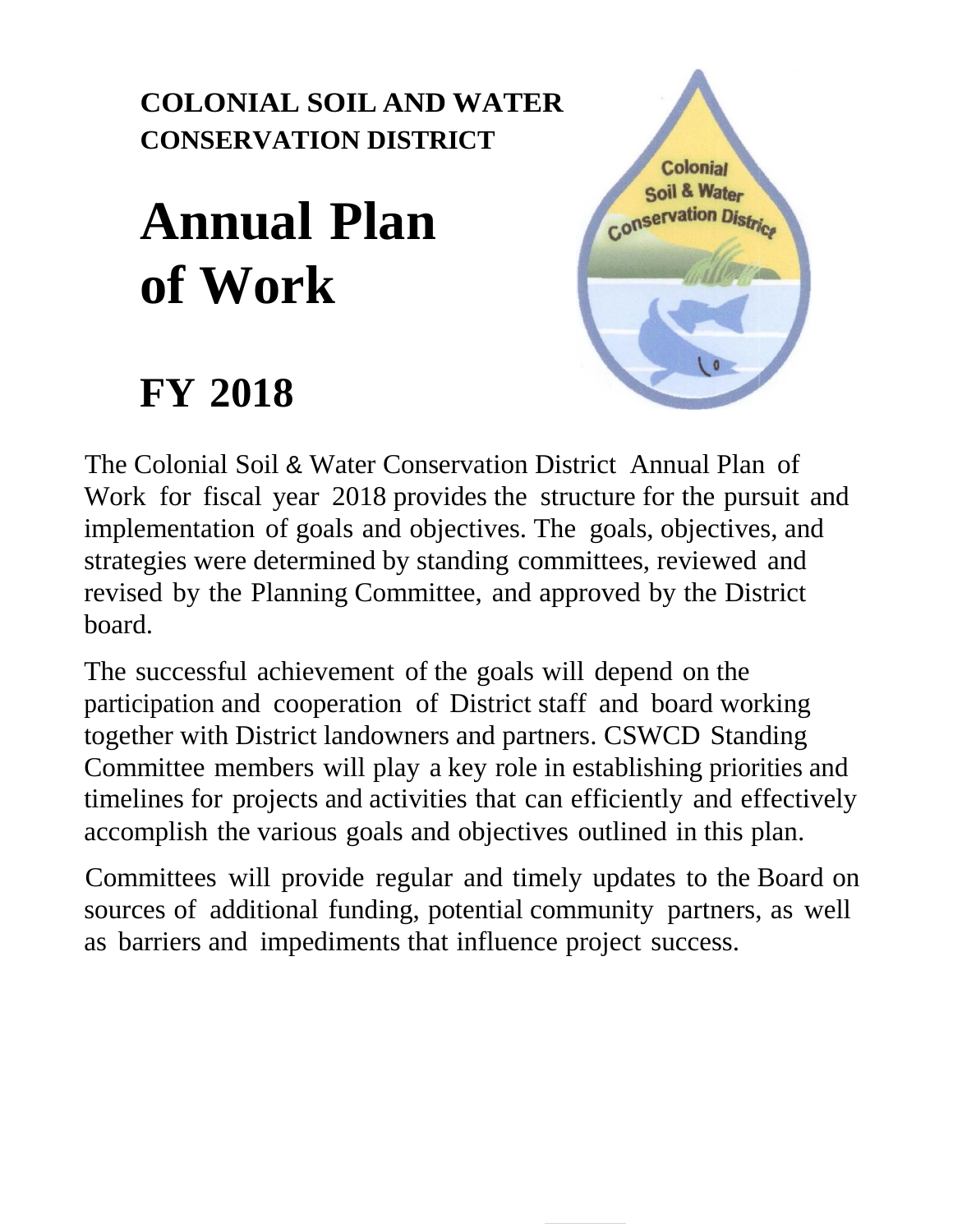## **EXECUTIVE COMMITTEE**

- **1. Continue to successfully implement current programming.** Continue in FY 2018 and beyond as part of the Annual Plan
- **2. Better utilize committees**

Continue transition in 2018

#### **3. Holding meetings across the District**

Continue in FY 2018 and make adjustments each FY as part of the Annual Plan review to find the correct balance in increasing interaction with the constituencies. Need to encourage more off-site/constituent/stakeholder meetings where effective in increasing interaction and awareness.

#### **4. Upgrade facilities, equipment**

- a. Determine needs, costs, and priorities for the District to meet its goals as recommended by the committees.
- b. Possibilities include relocation to a larger office, what equipment would be needed, how this matches our mission and programs– **Executive & Finance Committees to meet** and determine what is financially feasible to meet the goals and recommendations.
- c. Note: needed repairs and other work took the place of this goal in FY17. The FY18 budget should address the immediate equipment repairs and needs. Review of relocation is ongoing and will be another opportunity to address facility needs. Review of mission, goals and programs vs. equipment & facilities is currently ongoing.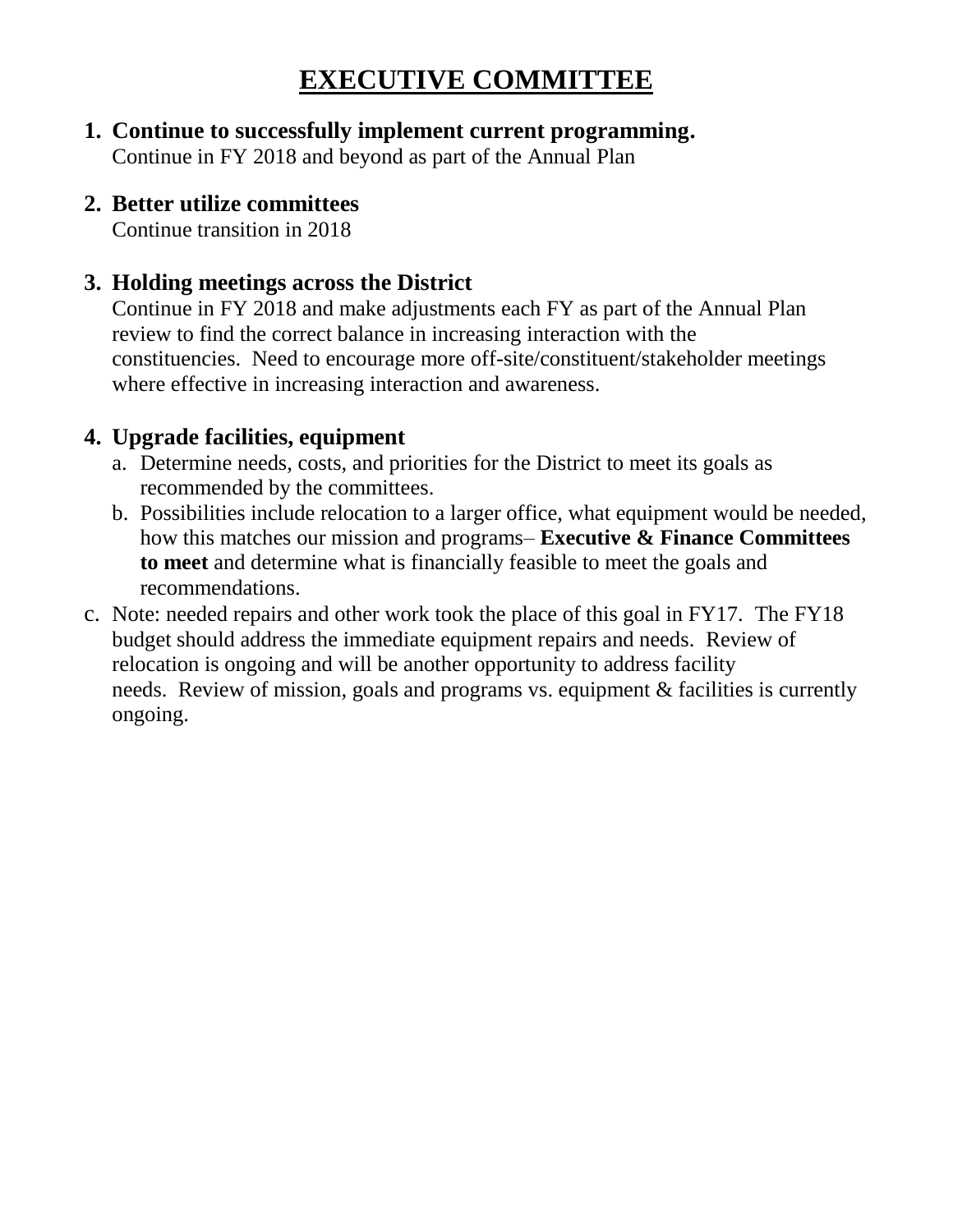## **Agricultural Programs & Initiatives**

#### **Goal: Maximize BMP Implementation of Best Management Practices (BMP) to Promote Improved Water Quality & Soil Health**

## **Objectives:**

- 1. **Promote/implement the existing Virginia Agricultural BMP Cost Share Program.**
	- a) Set timelines/deadlines for Cost Share Applications and Nutrient Management Plans.
	- b) Review and make recommendations to the Board on Cost Share applications.
	- c) Develop and make recommendation to the Board for the Annual VACS Cost List.
	- d) Develop and make recommendations to the Board for the TRC membership
- 2. **Support localities' Chesapeake Bay Preservation Act Ordinances as required by the Virginia Code and local ordinances.**
- 3. **Support efforts to remove water quality impairments as identified by Virginia's WIPs and the Environmental Protection Agency's TMDL.**
- 4. **Advocate for soil health and water quality by promoting improvements to existing conservation practices and implementation of new practices through demonstration and outreach.**
	- a) Continued involvement with the AFD program in New Kent.
	- b) Study increased involvement with other conservation programs.
	- c) Expand Urban/Suburban conservation programming in conjunction with Urban Committee provide experience and guidance that can apply to urban/suburban areas.
- 5. **Raise awareness and build consensus for solutions to issues affecting conservation efforts.** Hold Committee meetings across the District
	- a) Bi-annual meetings with producers to discuss and educate about VACS/BMP programs
	- b) Meet local officials and group leaders at agricultural sites to discuss/educate improved utilization of VACS/BMP programs.
- 6. **Develop programs to engage horse land owners** in conjunction with Urban Committee. Begin investigation/consultation with other Districts.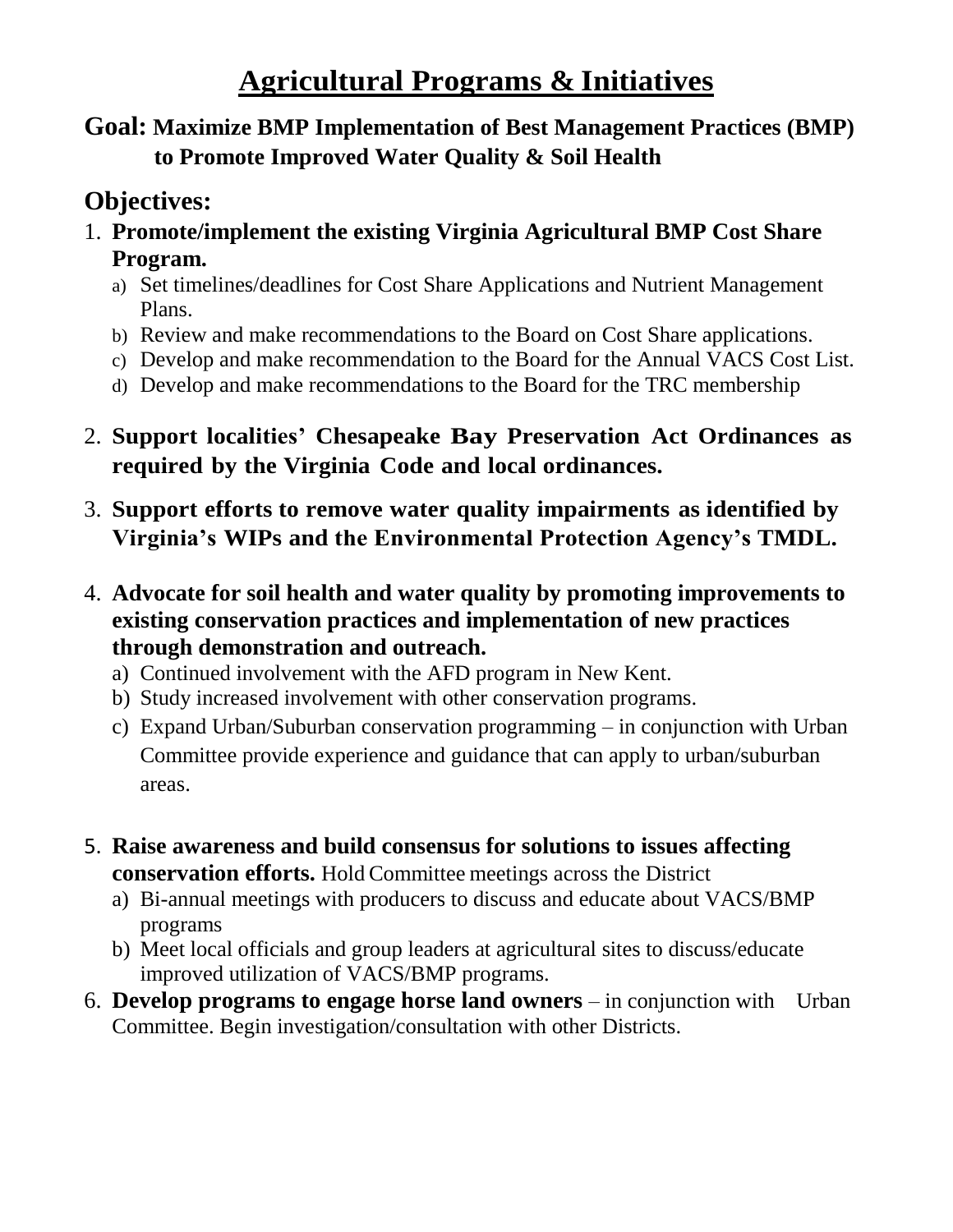7. **Upgrade facilities, equipment** - Committee to make recommendations to the Executive and Finance Committees about equipment, facilities, and personnel needed to meet the Committee's goals.

## **Educational Programs & Initiatives**

#### **1. Develop a web presence that provides basic and timely information in a format that is easily accessible by the public and can be updated by staff with minimal training.**

August 1: Identify platform-- current choice is WIX

September 1: Complete website map with sample

October 1: Present first build of new website

November 1: Launch new site for public use

#### **2**. **Seek opportunities to present the work of CSWCD to the public in the local media.**

➢ Write press releases upon completing successful projects (eg, Virginia Agricultural BMP Cost Share Program, Ford's Colony VCAP, WCG partnership) -- one per quarter

 $\triangleright$  Post photos and descriptions of successful projects on the CSWCD website-- one per quarter

#### **3. Collaborate with local partners in the development of highly visible demonstration projects.**

- $\geq$  Complete 5 VCAP projects with the greatest potential for public education: eg. rainwater cisterns for school gardens, constructed wetlands in public spaces
- $\triangleright$  Provide 20 hours of technical assistance per year to Williamsburg Community **Growers**

#### **4. Work with staff to offer periodic educational seminars, which can be archived for use by staff and the public.**

- $\triangleright$  Offer periodic seminars/workshops on topics of interest (eg, Chesapeake Bay Act, urban agriculture, latest trends in conservation)
- ➢ Develop an archive of conservation podcasts/videos linked from CSWCD website- - 6 in 2018
- $\geq$  Consider how training for directors might be improved to improve participation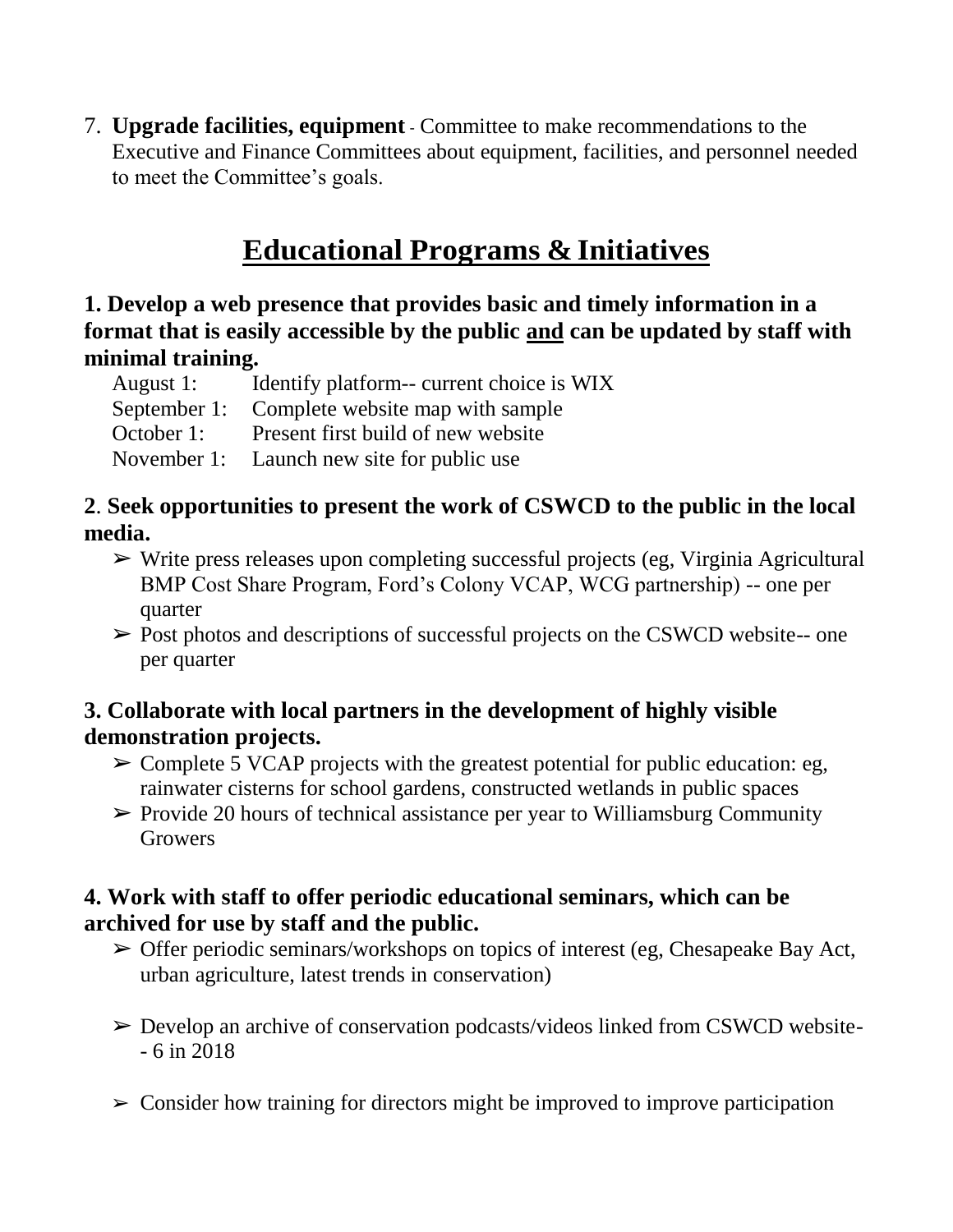-consider alternative venues -Possible ½ day sessions -More webinars

#### **5. Continue/Expand Outreach to Local High Schools**

Undertake outreach to additional high school science teachers for possible participation in Envirothon, especially in the more urban areas such as York County and the City of Williamsburg.

Work with WCG to promote participation in the WCG/Warhill project to local schools. Recruit local experts (from business and local colleges/universities) to work as experts on WCG/Warhill projects.

#### **6. Collaboration With Technical Providers**

Work with the District Manager and the Conservation District Coordinator to develop a listing of Technical Providers to establish working relationships and schedule two sessions with some of these providers.

#### **7. Demonstrate the Integration of Innovative Technology Into Conservation Practices**

- $\triangleright$  Work with District Staff and the Conservation District Coordinator to educate the Committee and interested Board members on advancements and innovations in technology that has been integrated into conservations practices. (Can be incorporated into periodic board seminars.)
- $\triangleright$  Study where and how to demonstrate these innovations to constituencies. Two per year.

## **FINANCE COMMITTEE**

#### **Items from Strategic Plan**

#### **1. Upgrade facilities, equipment**

Develop needs, cost estimates, and priorities for possible District office relocation and equipment needs in joint meetings with Executive Committee to provide goals. -

#### **2. Review grant opportunities periodically to address staffing needs**

a) Work with the District Staff and the Conservation District Coordinator to solicit and review grant opportunities – schedule sessions as part of the Finance Committee meetings at least 2 times per year.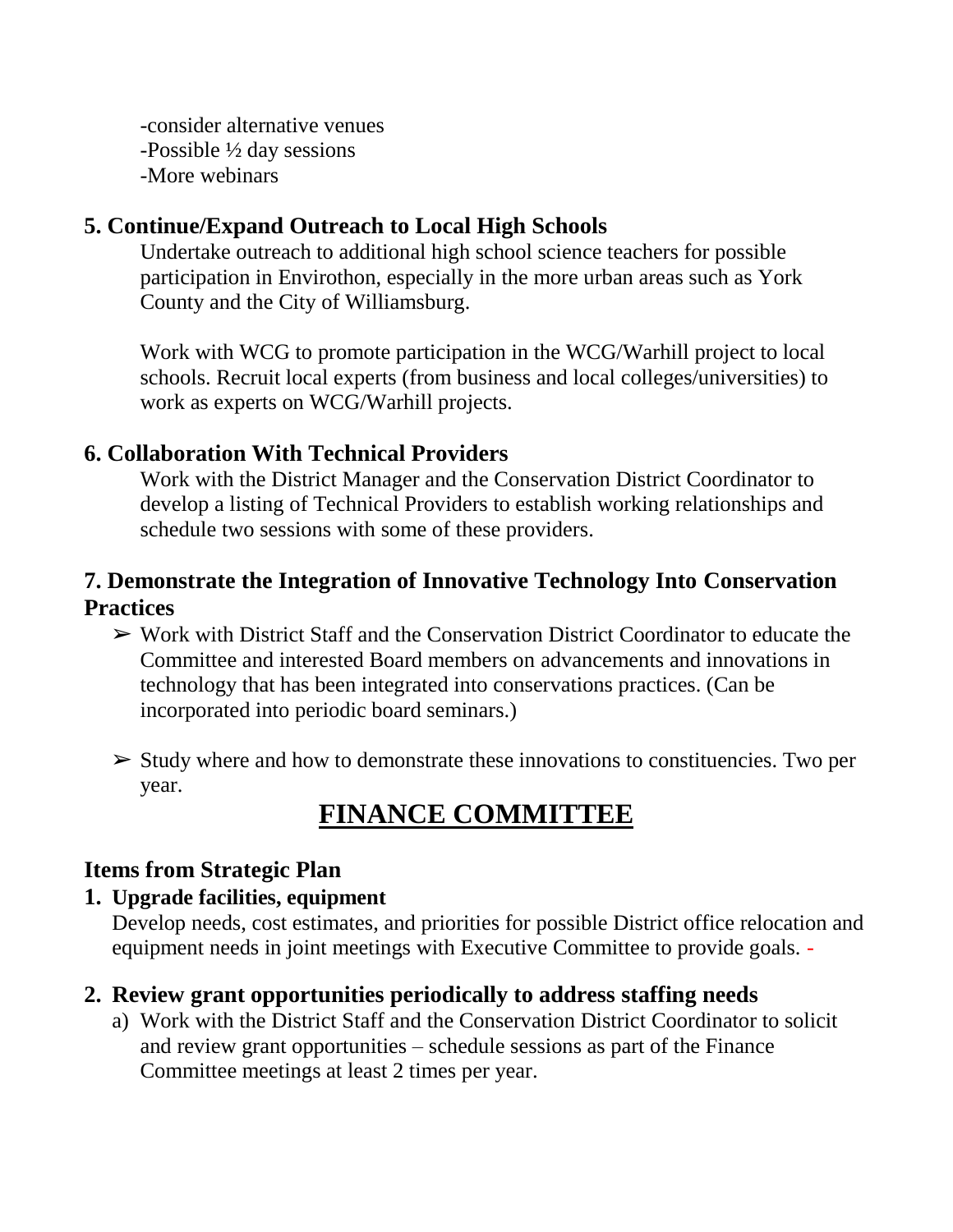- b) Solicit information monthly from other Committees on possible grant opportunities.
- c) The Committee should meet no less than quarterly to review the financial position of the District and develop future plans.

#### **3. Develop additional funding**

- a. Work with the District Staff, the Conservation District Coordinator and utilize outreach to other Districts to seek out additional funding sources.
- b. Solicit recommendations from the Committees at least 4 times per year.

#### 4. **Seek competitive funding where possible**

Work with the District Staff, the Conservation District Coordinator and utilize outreach to other Districts to find other competitive funding opportunities.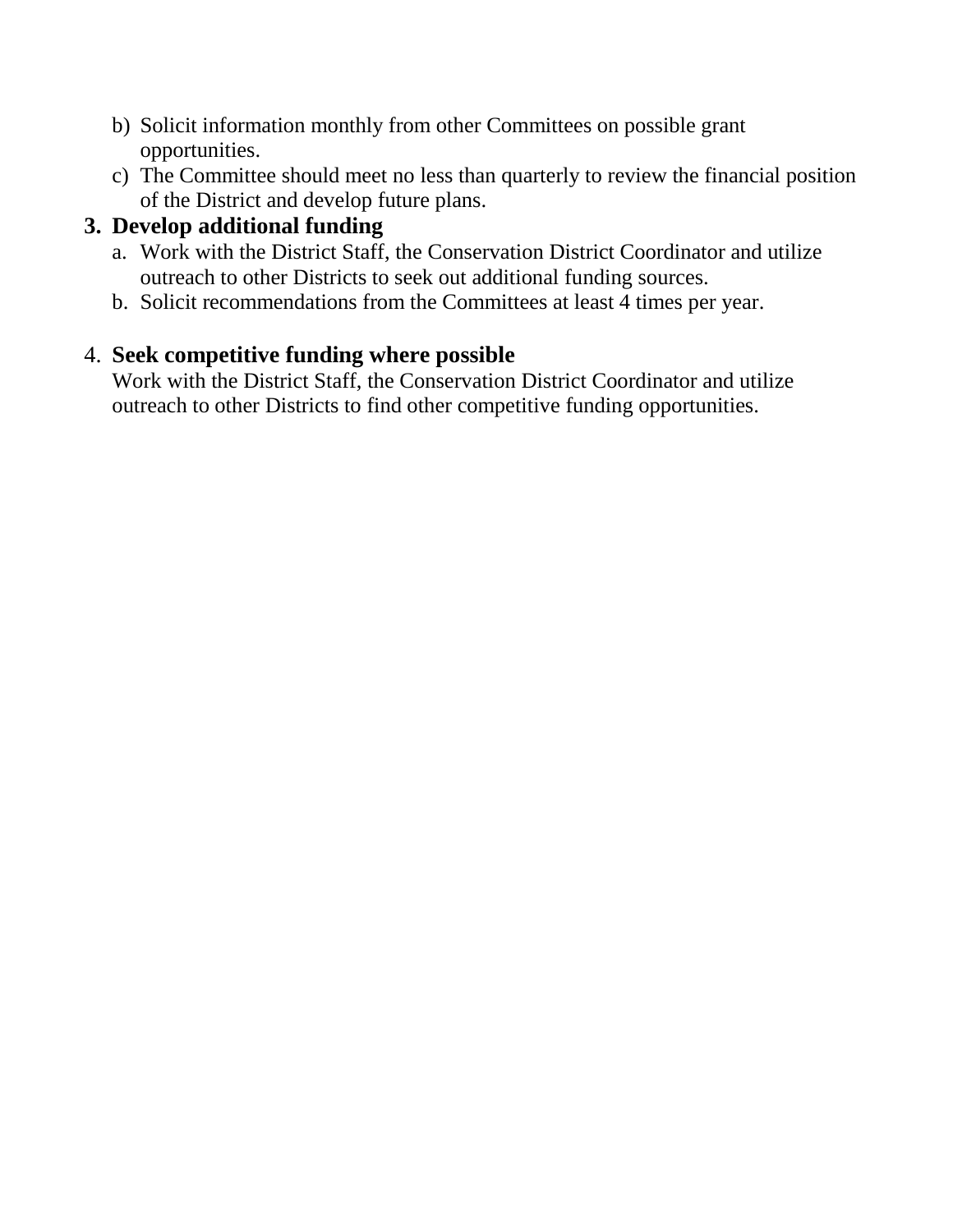## **NOMINATING COMMITTEE**

#### **1. Succession plan**

Create succession plans for staff, directors, associate directors and volunteers in conjunction with Planning Committee.

#### **2. Better utilize committees**

In conjunction with Executive Committee study expanded roles for the committee to provide additional value to the District, e.g. succession planning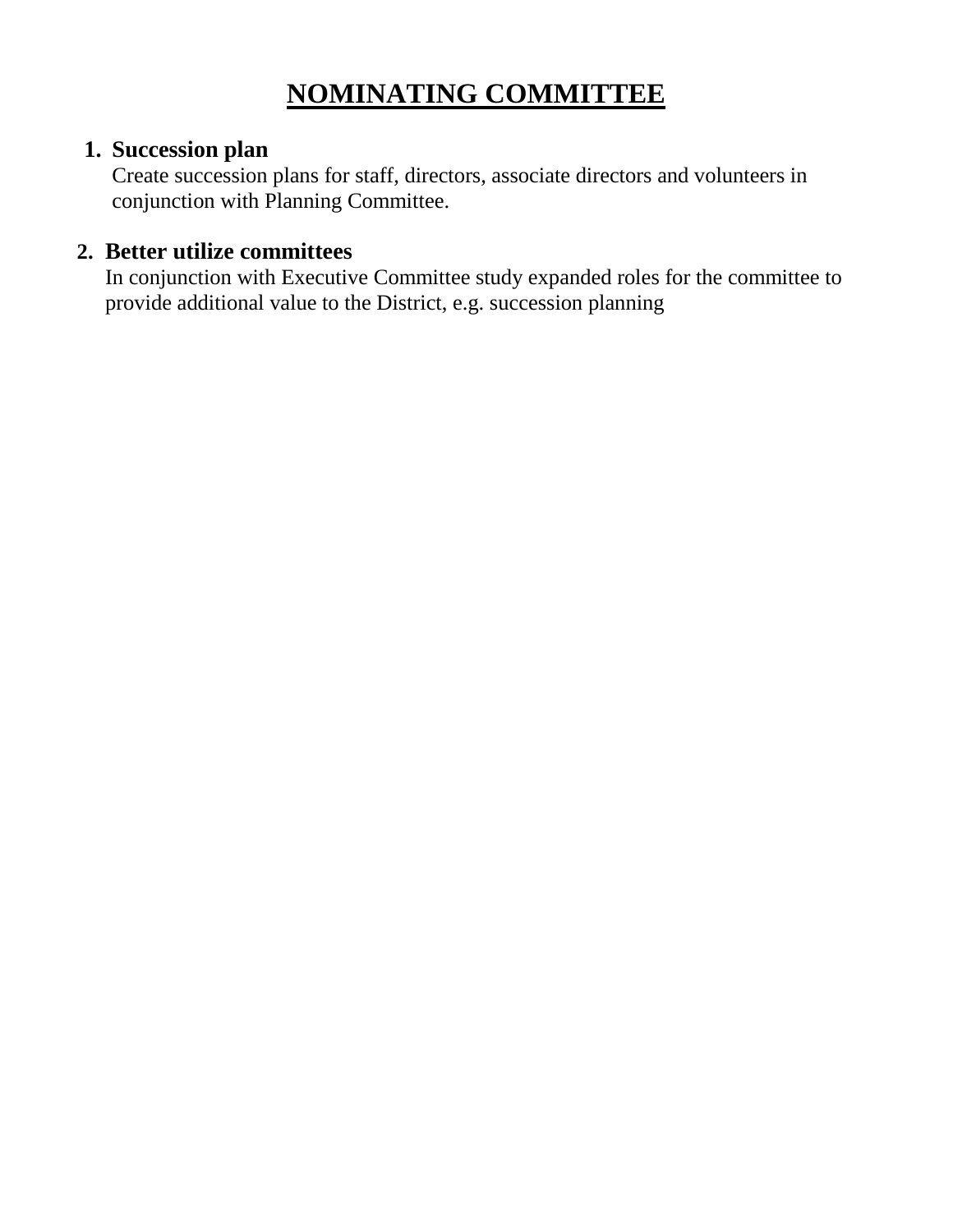## **PERSONNEL COMMITTEE**

#### **1. Adjust staff, as appropriate, to meet the District's mission**

A key ongoing focus for the Board and Personnel Committee as we work through the personnel needs and evaluations, budgeting, job descriptions, planning & APW reviews and renewals. Adjust staffing as needed to fulfill our mission and meet our program and other needs. Outsourcing of specific tasks or projects may be considered in specific or unusual situations.

Twice a year reviews of staffing and workloads in the planning and budgeting cycles.

#### **2. Grant writing training as needed**

Training for current or anticipated grant offerings is incorporated into the appropriate staff positions. Twice a year reviews by the committee in the planning and budgeting cycles. Outsourcing grant writing may be considered for special cases or unusual grants.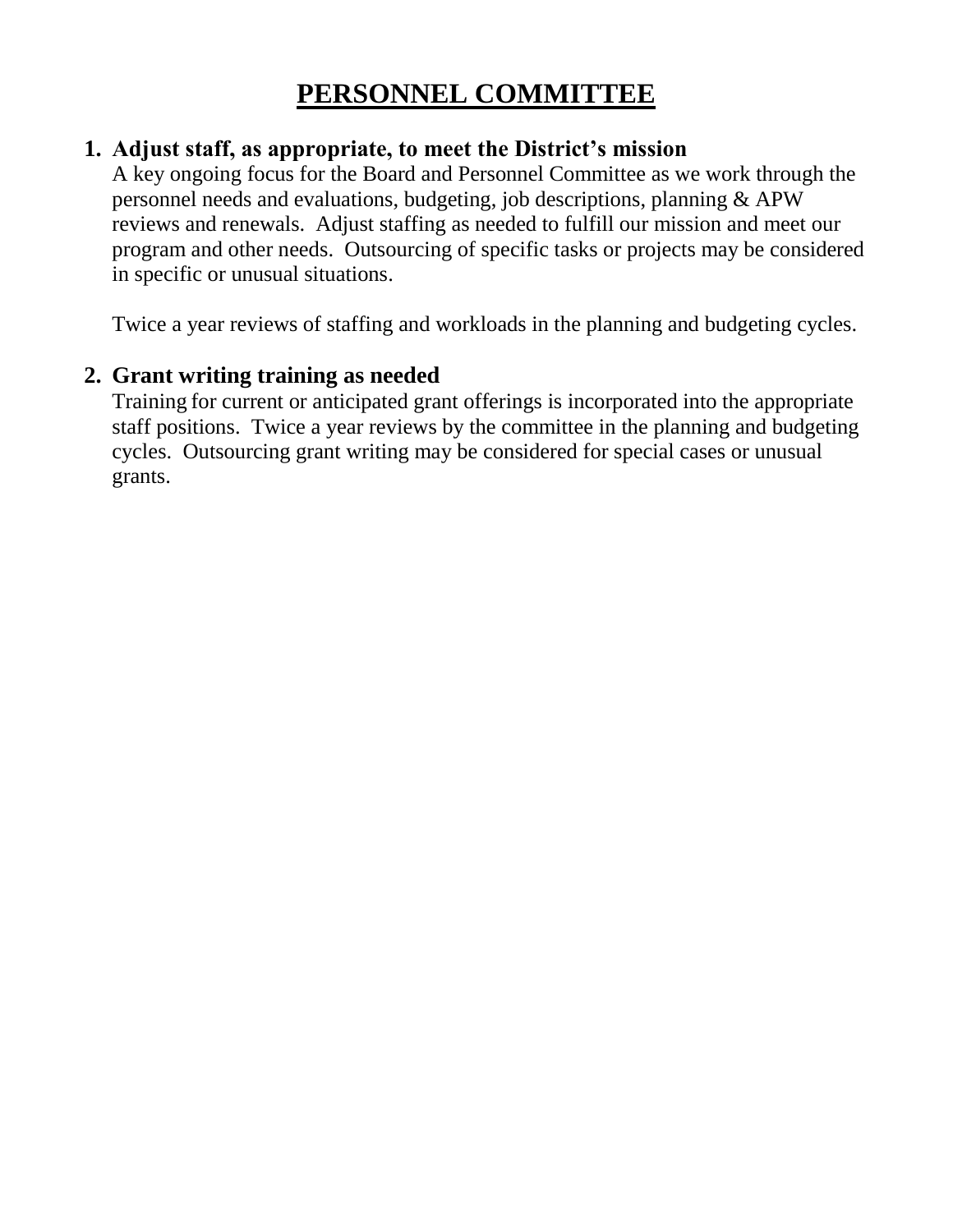## **PLANNING COMMITTEE GOALS**

#### **1. Succession plan**

Create succession plans for staff, directors, associate directors and volunteers in conjunction with Nominating Committee.

#### **2. Annual Plan of Work**

- a. Organize development of District APOW FY 19.
- b. Bi-annual reviews and recommendations to the Board.

#### **3. Four-Year Strategic Plan**

Annual review and recommendations to Board for situational changes requiring adjustments.

#### **4. Restructure Organization Outreach**

Collaborate with Executive, Personnel, Nominating Committees and Staff on improving District outreach. The initial objectives for this effort are to:

- ➢ Improve district engagement with local governments.
- $\triangleright$  Establishment of a District "Friends" group.
- ➢ Determine how to more effectively partner with volunteer organizations.
- ➢ Facilitate promotion of "WCG" project and collaboration with its partners.
- A possible approach might be the establishment of an Outreach Committee.

## **Urban Programs & Initiatives**

**Goal: Strengthen Partnerships with District Localities re: water quality and storm water.**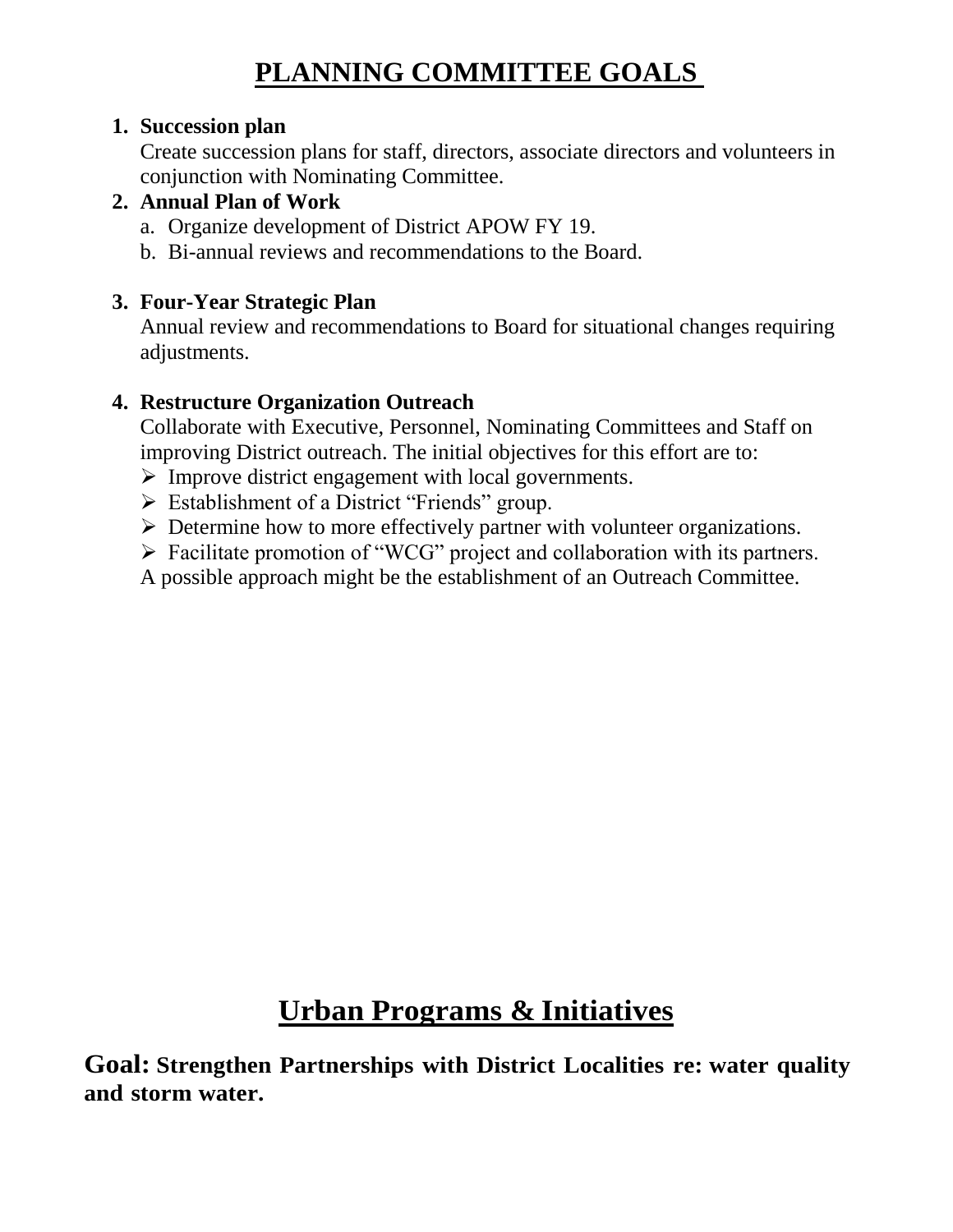## **Objectives:**

- **1. Collaborate with local governments on action plans for the Chesapeake Bay and bacterial or nutriment impediments; to extent supported by local and/or Virginia funding.**
	- a) Continue effective communication and status reporting about progress on projects.
	- b) Continue efforts on "Ready to Use Urban Plan(s)" by expanding VCAP and Chesapeake Bay Act where opportunities & resources allow. Also, continue investigation for other such possibilities.
	- c) Identify areas where District expertise can cost effectively benefit localities and submit proposals.
	- d) Seek opportunities to coordinate with staff in localities to improve efficiency & effectiveness.
- **2. Maximize Urban Best Management Practice (BMP) Implementation with existing Colonial Soil and Water Conservation District (CSWCD) resources by among other things:**
	- a) Encourage installation of Urban BMPs and other steps to reduce negative environmental impacts of existing and new development through informing District landowners about and encouraging their utilization of cost share and/or technical support available via:
		- $\triangleright$  current and future grant(s)
	- b) Leveraging CSWCD resources where prudent and cost effective through:  $\triangleright$  Existing partnerships e.g. with localities, V.T., James River Association and others
		- $\triangleright$  volunteers and/or interns
	- c) Expanding efforts to improve awareness/education of urban/suburban land owners of value of better soil and water management practices by
		- ➢ proposals to fund Community Conservation Partnership style and other Urban projects
		- ➢ proposals for, implementation of, and publicity about demonstration projects to landowners and localities
		- ➢ Continue planning & preparation in collaboration with Agriculture Committee and/or related people to engage:
			- o HOAs and other owners of larger parcels of develop(ed/ing) land (roll out this year)
			- o horse owners (for roll out in FY2019 or beyond)
	- d) Continuing to expand network of and strengthen District relationships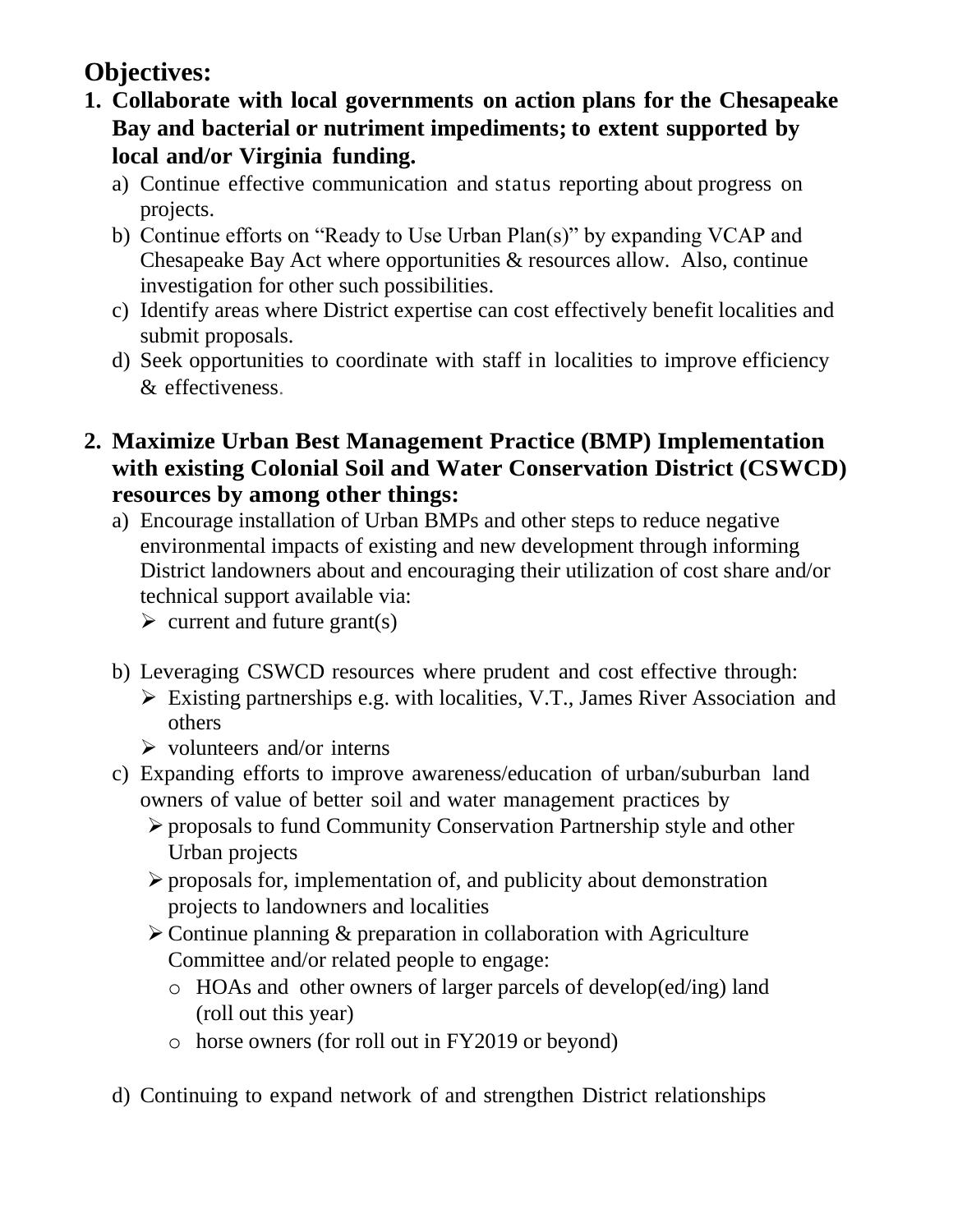with VASWCD, NACD, other Districts, partners and related organizations such as James River Association.

- e) Demonstration projects such as:
	- ➢ Wild Flower roadside planting in York
	- ➢ Learning garden at Blayton Elementary School
	- ➢ Activities with and establishment of WCG at Warhill

#### **3. Expand Urban/Suburban conservation programming**

- a) Reassess utilization of VCAP for programs
- b) Continue transition of Warhill to WCG & build on partnership Committee recommendations to the Executive and Finance Committees about the equipment, facilities, and personnel needed to meet the Committee's goals
- c) National Association of Conservation Districts (NACD) Urban & Community & other similarly cost effective Webinars.
- d) Relevant Virginia Association of Soil and Water Conservation Districts (VASWCD) & agency Director/staff education

#### **4. Increase educational and outreach programming**

- a) Development & distribution of a flyer on Urban BMPs & cost share
- b) Increased use of media, electronic communication, and District web site.
- c) Increased collaboration with related organizations, e.g. Master Gardeners, Lawn Rangers, Garden Clubs, Williamsburg Community Growers (WCG) to reach more people

Continued presentations to groups and public about District and Urban conservation issues/practices

## **Operations**

#### **Goal: Continue to serve constituents in a professional and effective manner Objectives:**

- **1. Find office space that meets the following criteria and move there**:
	- a. suitable for 6 staff members (full time, part time, & interns) current office space is 992 sq.ft.
	- b. conference room seating for 25 individuals (directors, staff, partners, & public)
	- c. kitchen/lunchroom facilities
	- d. his/her bathroom facilities
	- e. central location in close proximity to predominant workload
- **2. Seek and/or provide technical and professional trainings for each staff member.**
- **3. Hire 4th staff member to assist with urban agriculture issues.**
- **4. Investigate the opportunity of hiring a 5th staff member to assist with new**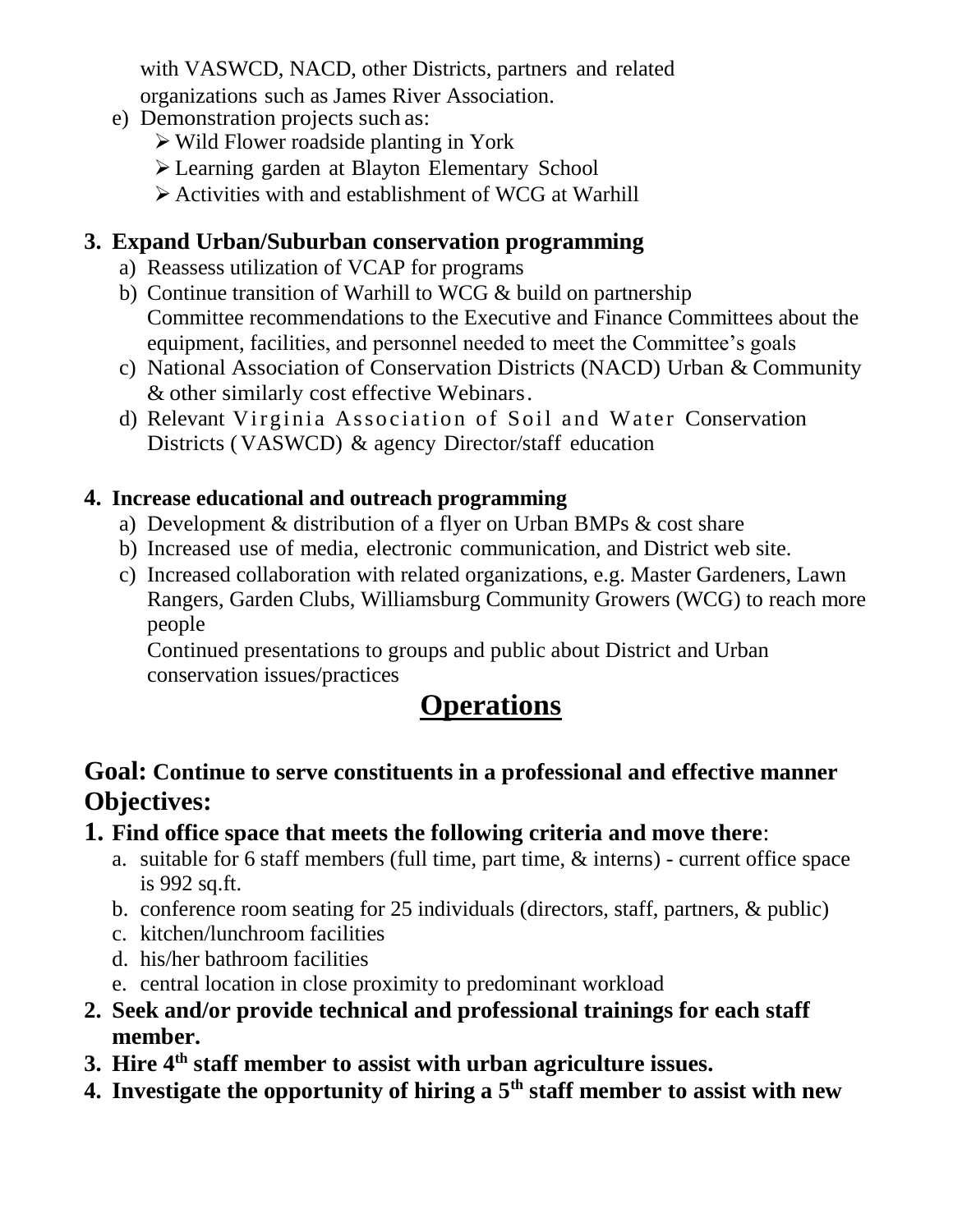**state mandates and/or district initiatives.**

**Goal: Reduce reliance on DCR funding by creating new funding opportunities with localities & partners.**

**Objectives:**

- **1. Identify local government's pressing needs/determine level of demand for district services by:**
	- a. building staff level relationships
	- b. building elected official relationships
- **2. Develop new conservation programing to meet the needs of local governments while providing stable funding to sustain staffing requirements.**

**Goal: Meet or exceed all grant deliverables.**

**Objectives:**

- **1. Obtain a grade of "A" on all DCR grant deliverables.**
- **2. Receive no negative comments on financial auditor's exit interview.**
- **Goal: Develop and revise annually a list of services information to keep information current.**

**Goal: Seek pilot project opportunities.**

**Goal: Utilize more volunteers and interns Objective:**

**1. Develop work plan for volunteers/interns.**